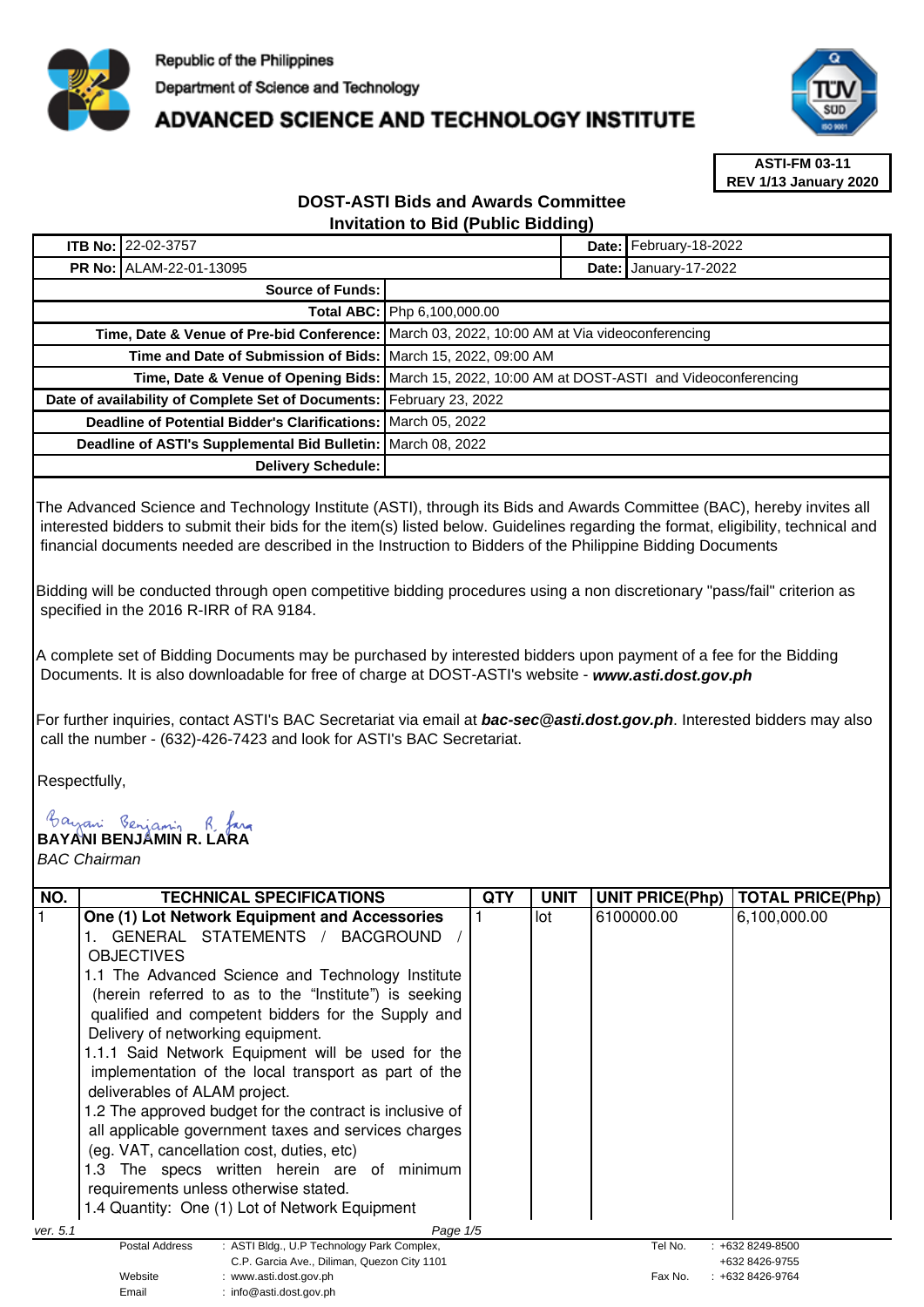|          | 2. TECHNICAL SPECIFICATIONS:                                                      |
|----------|-----------------------------------------------------------------------------------|
|          | 2.1. Hardware Specifications:                                                     |
|          | 2.1.1. With Eight (8) 1/10GbE SFP-based ports                                     |
|          | 2.1.2. With Two (2) 10GbE dedicated high availability                             |
|          | (HA) ports                                                                        |
|          | 2.1.3. With One (1) 1GbE dedicated Out-of-Band                                    |
|          | (OOB) management port                                                             |
|          | 2.1.4. With One (1) console port                                                  |
|          | 2.1.5. With One (1) USB port                                                      |
|          | 2.1.6. With 64GB RAM system memory                                                |
|          | 2.1.7. With 240GB 1+1 RAID storage                                                |
|          | 2.1.8. With Two (2) AC power supply unit with C13                                 |
|          | power cables rated for 220V                                                       |
|          | 2.1.9. Form factor: 1 RU                                                          |
|          | 2.1.10. Environmental:                                                            |
|          | 2.1.10.1. Airflow/cooling: Front to back                                          |
|          | 2.1.10.2. Operating temperature : 32 $\degree$ to 104 $\degree$ F (0 $\degree$ to |
|          | $40^{\circ}$ C)                                                                   |
|          | 2.1.10.3. Operating humidity : 5%<br>90%<br>to                                    |
|          | noncondensing                                                                     |
|          | 2.1.10.4. Meantime between failures (MTBF) : 221,729                              |
|          | hours (about 25.3 years)                                                          |
|          |                                                                                   |
|          | 2.2. Performance and Capacity:                                                    |
|          | 2.2.1. System Throughput: 80Gbps (1518 B packet                                   |
|          | size)                                                                             |
|          | 2.2.2. Route table size (RIB/FIB) (IPv4 or IPv6) : 2                              |
|          | million/1.2 million                                                               |
|          |                                                                                   |
|          | 2.3. Layer 3 Features:                                                            |
|          | 2.3.1. Must support the following routing protocols :                             |
|          | 2.3.1.1. IPv4, IPv6, static routes, RIP v1/v2                                     |
|          | 2.3.1.2. OSPF & OSPFv3                                                            |
|          | 2.3.1.3. BGP with route reflection                                                |
|          | 2.3.1.4. IS-IS                                                                    |
|          | 2.3.1.5. Virtual router                                                           |
|          | 2.3.1.6. Policy-based routing, source-based routing                               |
|          | 2.3.1.7 Equal-cost multipath (ECMP)                                               |
|          |                                                                                   |
|          | 2.4. MPLS:                                                                        |
|          | 2.4.1. Must support the following advanced routing                                |
|          | features:                                                                         |
|          | 2.4.1.1. MPLS LDP                                                                 |
|          | 2.4.1.2. MPLS RSVP                                                                |
|          | 2.4.1.3. MPLS traffic engineering                                                 |
|          | 2.4.1.4. Circuit cross-connect (CCC)                                              |
|          | 2.4.1.5. MPLS L2VPN                                                               |
|          | 2.4.1.6. MPLS L3VPN                                                               |
|          | 2.4.1.7. Virtual Private LAN Service (VPLS)                                       |
|          | 2.4.1.8. Multicast VPN (MPVN)                                                     |
|          |                                                                                   |
|          | 2.5. Network Address Translation (NAT):                                           |
|          | 2.5.1. Must support the following NAT Features:                                   |
|          | 2.5.1.1. Bidirectional 1:1 static NAT                                             |
|          | 2.5.1.2. Source NAT with Port Address Translation                                 |
|          | (PAT)                                                                             |
|          | 2.5.1.3. Destination NAT with PAT                                                 |
|          | 2.5.1.4. Persistent NAT                                                           |
|          | 2.5.1.5. IPv6 address translation                                                 |
|          | 2.5.1.6. Port Block Allocation method                                             |
|          |                                                                                   |
| ver. 5.1 | Page 2/5                                                                          |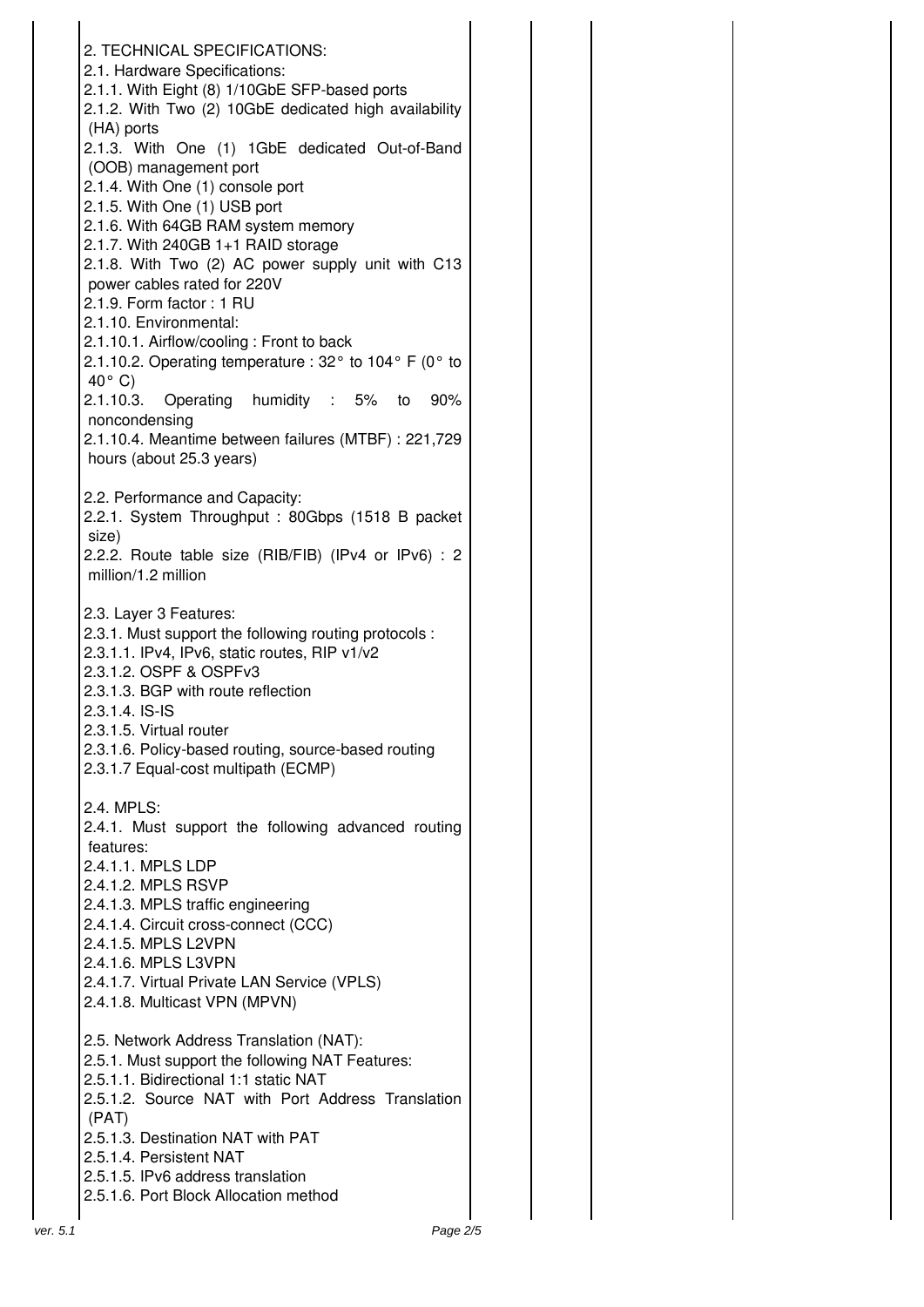| 2.5.1.7. Deterministic NAT                                                                                                                                                                                                                                                                                                                                                                                                                                                                                                                                                                                                                                                                                                                                                                                                                                                                                                                                                                                                                                                                                                                                                              |  |
|-----------------------------------------------------------------------------------------------------------------------------------------------------------------------------------------------------------------------------------------------------------------------------------------------------------------------------------------------------------------------------------------------------------------------------------------------------------------------------------------------------------------------------------------------------------------------------------------------------------------------------------------------------------------------------------------------------------------------------------------------------------------------------------------------------------------------------------------------------------------------------------------------------------------------------------------------------------------------------------------------------------------------------------------------------------------------------------------------------------------------------------------------------------------------------------------|--|
| 2.6. High Availability Features:<br>2.6.1. Must support the following HA features:<br>2.6.1.1. Virtual Router Redundancy Protocol (VRRP) -<br>IPv4 and IPv6<br>2.6.1.2. In-Service Software Upgrade (ISSU)<br>2.6.1.3. Device/link detection                                                                                                                                                                                                                                                                                                                                                                                                                                                                                                                                                                                                                                                                                                                                                                                                                                                                                                                                            |  |
| 2.7. Security:<br>2.7.1. Must support the following security features:<br>2.7.1.1. Firewall filters/ACLs<br>2.7.1.2. Stateful and stateless firewall<br>2.7.1.3. Zone-based firewall<br>2.7.1.4. Screens and distributed denial of service<br>(DDoS) protection<br>2.7.1.5. Protection from protocol and traffic anomalies<br>2.7.1.6. Unified Access Control (UAC)                                                                                                                                                                                                                                                                                                                                                                                                                                                                                                                                                                                                                                                                                                                                                                                                                     |  |
| 2.8. Management and Automation:<br>2.8.1. Must support the following management and<br>automation features:<br>2.8.1.1. SSH, Telnet, SNMP<br>2.8.1.2. CLI<br>2.8.1.3. Web UI<br>2.8.1.4. NETCONF/YANG/OpenConfig<br>2.8.1.5. JSON/XML<br>2.8.1.6. Scripts (Op scripts, commit scripts, event<br>scripts)                                                                                                                                                                                                                                                                                                                                                                                                                                                                                                                                                                                                                                                                                                                                                                                                                                                                                |  |
| 2.8.1.7. Rich on-box scripting support using Python<br>2.8.1.8. REST APIs<br>2.8.1.9. The device must be<br>able<br>to<br>support<br>comparison of current edited configuration with running<br>configuration and display the differences, if any.<br>2.8.1.10. The device must be able to support<br>configuration rollback without system reboot (must be<br>able to save the last 50 committed configurations,<br>including the rollback number, date, time, and name of<br>the user who issued the commit configuration<br>command).<br>2.8.1.11. By entering a configuration command into the<br>device, the particular feature must not be activated<br>immediately.<br>without<br>2.8.1.12.<br>configuration<br>Full<br>validation<br>immediately activating edited configuration.<br>2.8.1.13. The device must support temporarily activate<br>edited configuration and automatically perform<br>configuration rollback after a specified period of time.<br>2.8.1.14. OS configuration rescue and rollback, image<br>rollback.<br>2.8.1.15. Wildcard-based configuration groups and<br>inheritance model.<br>2.8.1.16. The control and forwarding planes must be<br>separated. |  |
| 3. ACCESSORIES:<br>3.1. Mounting kit<br>3.2. Two (2) C13 power cables rated for 220V<br>3.3. SFP : One (1) 1000Base-SX Gigabit Ethernet<br>Optic Module, Duplex LC connector                                                                                                                                                                                                                                                                                                                                                                                                                                                                                                                                                                                                                                                                                                                                                                                                                                                                                                                                                                                                            |  |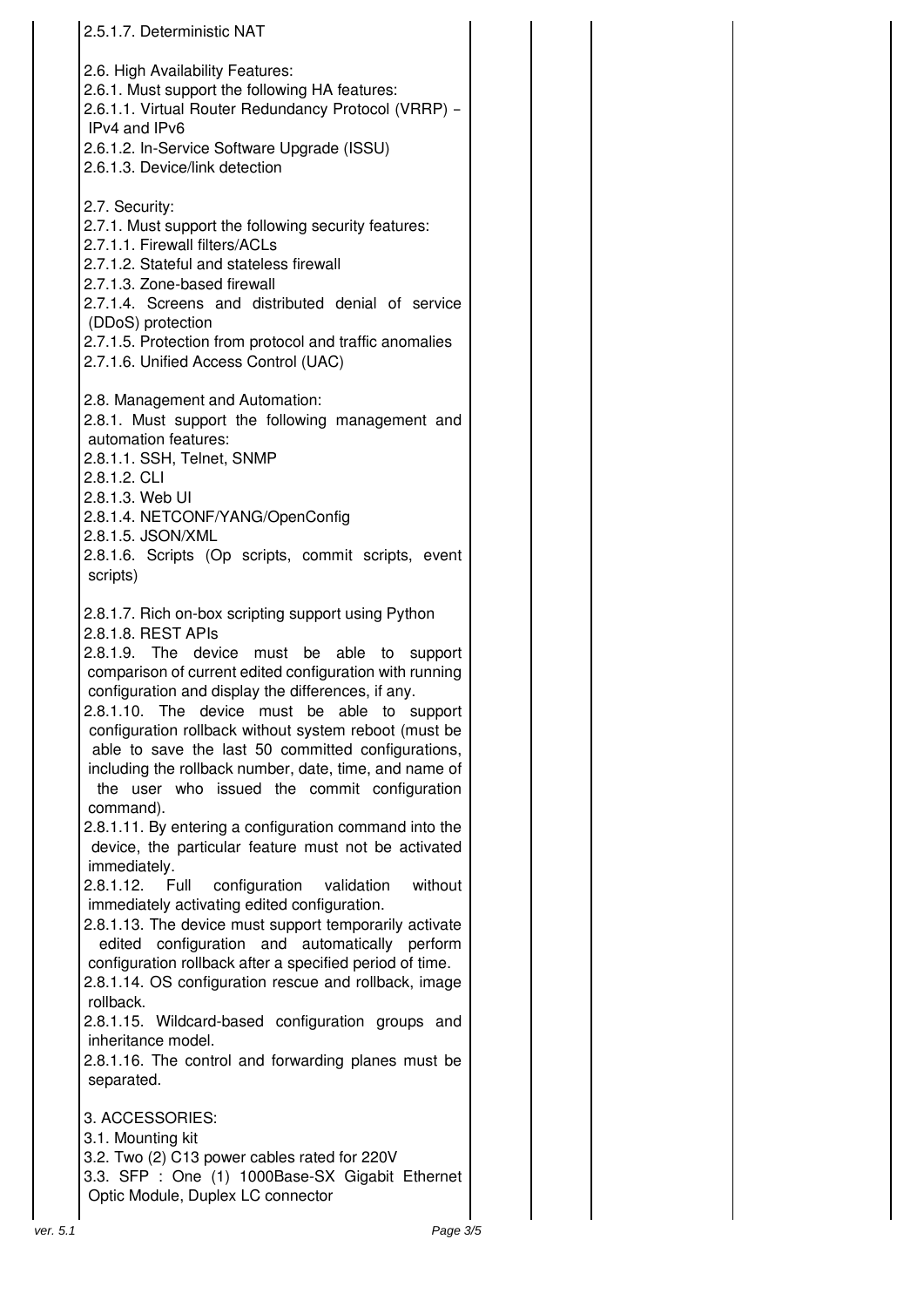3.4. SFP : One (1) 1000Base-LX Gigabit Ethernet Optic Module, Duplex LC connector

3.5. SFP+ : One (1) 10GBASE-SR, MMF OM3 300 meters and OM4 400 meters, Standard Temperature (0 through 70 DEGREE C), Duplex LC connector.

3.6. SFP+ : One (1) 10BASE-LR Type 2, SMF 10 Km, Standard Temperature (0 through 70 DEGREE C), Duplex LC connector.

### 4. AFTERSALES/TECHNICAL SUPPORT SERVICES 4.1 Service Request

4.1.1 End-user must be able to request technical support by phone or email or through a website 4.1.2 Onsite technical support may be requested for special cases or critical severity issues

#### 4.2 Response Times

4.2.1 Feedback must be within four (4) business hours, and updates every 3 business days for critical severity issues that impact a high number of staff

4.2.2 Feedback must be within eight (8) business hours, and updates every 5 business days for high severity issues that incurs serious degradation to application performance or functionality 4.2.3 Feedback must be within twenty-four (24) business hours, and updates by request for medium severity issues that moderately impact user operations

4.2.4 Feedback must be within forty-eight (48) business hours, and updates by request for low priority issues such as inquiries or issues with limited impact to user operations

#### 5. OTHER DOCUMENTARY REQUIREMENTS

5.1. The manufacturer of the equipment must possess ISO certification (or any equivalent certification) that guarantees that their production process is governed by quality measurement practices. The bidder must submit documentary proof of ISO certification of the offered brands issued by accredited registrars or any equivalent certification body.

5.2. The prospective bidder must supply a hardcopy certification signed by the original equipment manufacturer or its authorized Philippine distributor, authorizing the aforementioned to promote, distribute, sell, and provide post-sales technical support for the equipment.

#### 6. WARRANTY SERVICE (REQUIRED)

6.1 Coverage : With Three (3) years support warranty 6.1.1. With Firmware upgrade support within the warranty period

6.1.2. With Security patches support within the warranty period

6.2. Shall also include on-site services, parts and labor 6.3 The obligation for warranty shall be submitted upon delivery. It shall be covered by either retention money in an amount equivalent to at least five percent (5%) of every progress payment, or a special bank guarantee equivalent to at least five percent (5%) of the total contract price.

7. PAYMENT AND DELIVERY TERMS